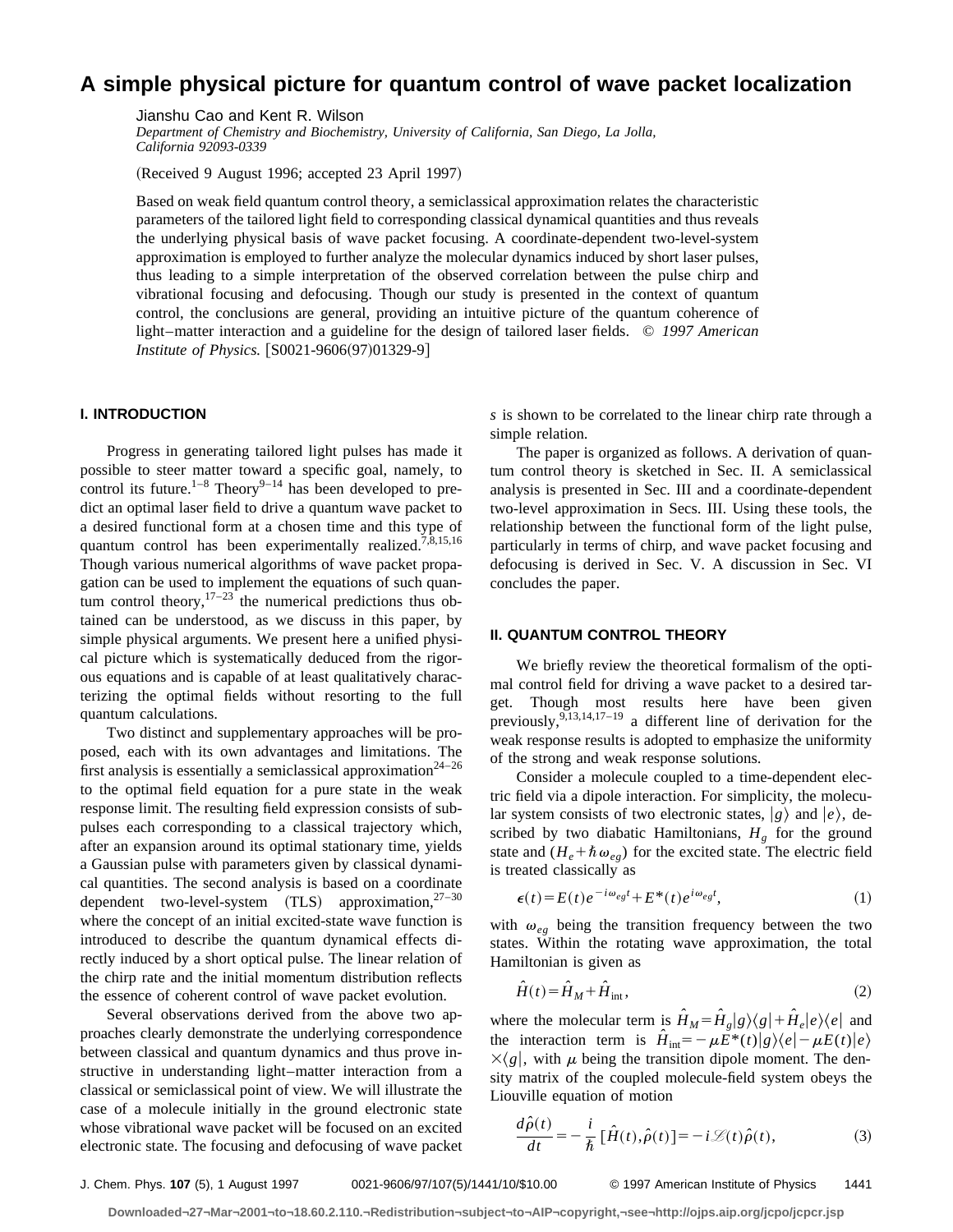where  $\mathcal{L}$  is the Liouville operator. It follows that the density matrix at time  $t_f$  is formally given by

$$
\hat{\rho}(t) = \exp_{+}\left[-i\int_{t_i}^t \mathcal{L}(t')dt'\right]\hat{\rho}(t_i),\tag{4}
$$

where the subscript $+$ implies the time ordering of operators. The evolution of the density matrix  $\hat{\rho}(t)$  as described by the above equation contains all information about the system.

In general, the target of quantum control can be specified as an operator  $\hat{A}$  with the realization of control measured by the expectation value of this target operator at time  $l_f$ , <sup>14</sup> or explicitly

$$
A(l_f) = \operatorname{Tr}[\hat{A}\hat{\rho}(t_f)].
$$
\n(5)

Our goal is to find an external field  $E(t)$  which maximizes the realization of such a target under certain constraints. To this end, we can construct a functional as

$$
J(t_f) = A(t_f) - \lambda \int_{t_i}^{t_f} |E(t)|^2 dt,
$$
 (6)

where the Lagrange multiplier  $\lambda$  is introduced to constrain the total radiation energy. Rigorously, the optimization of the field can be achieved by a variational differentiation of the functional  $J(t_f)$  with respect to the field,  $\delta J(t_f)/\delta E^*(t)$  $=0$ , resulting in

$$
\lambda E(t) = \frac{i}{\hbar} \operatorname{Tr}[\hat{A}(t)\mu|g\rangle\langle e|\hat{\rho}(t) - \hat{\rho}(t)\mu|g\rangle\langle e|\hat{A}(t)].
$$
\n(7)

Here,  $\hat{A}(t)$  is the backward propagation of the target operator, defined as

$$
\hat{A}(t) = \hat{A}(t_f) \exp\left[-i \int_t^{t_f} \mathcal{L}(t') dt'\right],
$$
\n(8)

and  $\hat{\rho}(t)$  is the forward propagation of the density matrix, defined as Eq.  $(4)$ . In deriving Eq.  $(7)$ , the explicit expression of  $\delta A(t_f)/\delta E^*(t)=0$  is written as

$$
\delta A(t_f)/\delta E^*(t) = \text{Tr}\,\hat{A}\, \exp_+\bigg[-i\int_t^{t_f} \mathcal{L}(t')dt'\bigg] \times \frac{i}{\hbar} \bigg[|g|\rangle\langle e|, \exp_+\bigg[-i\int_{t_i}^t \mathcal{L}(t')dt'\bigg]\hat{\rho}(t_i)\bigg],\tag{9}
$$

in which the large bracket indicates a quantum commutator. This leads directly to the introduction of  $\hat{A}(t)$  in Eq. (8) and  $\hat{\rho}(t)$  in Eq. (4).

The equation for the optimal field is the central result of quantum control theory, and the way as it is written in Eq. ~7! also suggests an iterative procedure to solve this field. Starting with an initial guess for the field, the right hand side of Eq. (7) is evaluated for the field and  $\lambda$  is chosen such that the total energy of the pulse is normalized to a given value. These two steps constitute a numerical loop and can be continued until a convergence is reached.

This procedure is particularly instructive when the right hand side of the field equation is linearized in the weak response limit. Let us assume that the initial density matrix is defined on the ground state,  $\hat{\rho}_g$ , and target operator is defined on the excited state,  $\hat{A}_e$ , then only the second term will survive the linearization. Consequently, the field equation Eq.  $(7)$  becomes

$$
\lambda E(t) = \int_{t_i}^{t_f} M(t, t') E(t') dt', \qquad (10)
$$

where the material response function matrix *M* is defined as

$$
M(t,t') = \frac{1}{\hbar^2} \operatorname{Tr}[\hat{A}_e e^{-iH_e(t_f - t')/\hbar} \times \mu e^{-iH_g t'/\hbar} \hat{\rho}_g e^{iH_g t/\hbar} \mu e^{iH_e(t_f - t)/\hbar}].
$$
 (11)

It can be easily seen that consecutive application of the linear operation to the initial guess for the field will filter out all components of the initial field except the eigenvector corresponding to the maximum eigenvalue. Therefore, the iteration procedure for the general case is reduced to an eigenvalue solution in the weak response limit, with the eigenvalue being the yield and the eigenvector being the optimal field. $14$ 

Before leaving this section, a yield function<sup>14</sup> is introduced as a measure of how we achieve our goal, defined by

$$
y = \frac{A(t_f)}{\int_{t_i}^{t_f} |E(t)|^2 dt},
$$
\n(12)

which has the same value as the Lagrangian multiplier  $\lambda$ when evaluated for the optimal field. The meaning of this definition is self-evident: The expectation value of the target per molecular per unit pulse energy. It then follows, in the weak response limit, that for a given molecular system and a given target the optimal pulse computed from Eqs.  $(10)$  or ~7! gives the maximum yield relative to any nonoptimized pulses with the same pulse energy.

#### **III. A SEMICLASSICAL FORMULATION**

To facilitate a semiclassical analysis, we first introduce a wave function version<sup>2,17</sup> of the quantum control theory formulated in the last section. Assume that both the initial density matrix and the final target consist of pure states:  $\hat{\rho}(t_i)$  $= \psi_i \psi_i^+ |g\rangle\langle g|$  and  $\hat{A}(t_f) = \phi_f \phi_f^+ |e\rangle\langle e|$ , (in which  $\phi^+$ means Hermitian) then the field Eq.  $(7)$  can be recast into

$$
\lambda E(t) = \frac{i}{\hbar} \left[ \gamma^* \langle \phi_g(t) | \mu | \psi_e(t) \rangle - \gamma \langle \psi_g(t) | \mu | \phi_e(t) \rangle \right].
$$
\n(13)

Here,  $\psi(t)$  is a forward propagation of the target wave function

$$
\psi(t) = \exp_+\left[ -i \int_{t_i}^t \hat{H}(t') dt'/\hbar \right] \psi_i, \qquad (14)
$$

 $\phi(t)$  is a backward propagation of the target wave function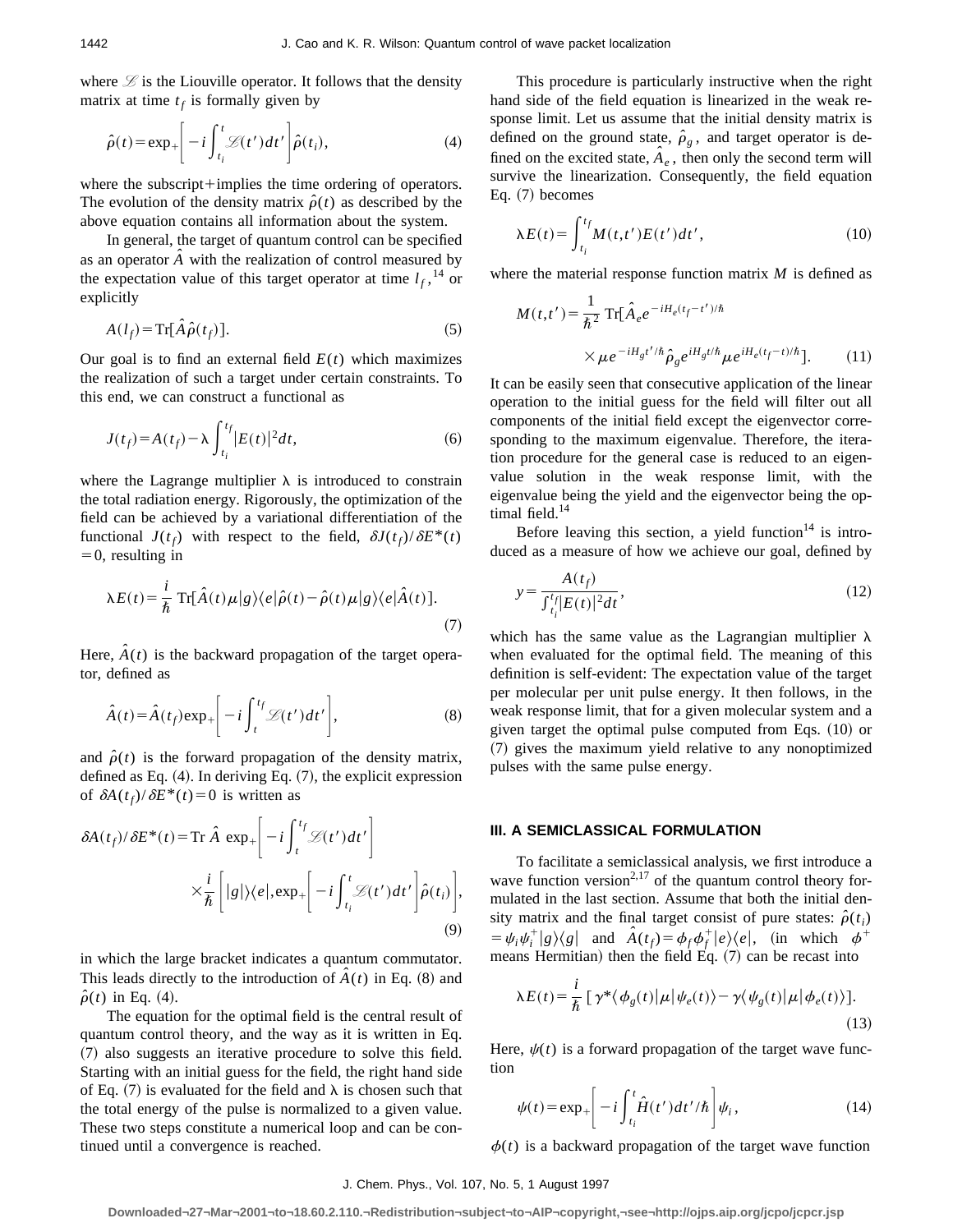$$
\phi(t) = \exp_{+}\left[i\int_{t}^{t_f} \hat{H}(t')dt'/\hbar\right]\phi_f.
$$
\n(15)

The subscripts *g* and *e* denote the projections of the wave function on the ground-and excited states, respectively, and  $\gamma$  is by definition independent of time and is given as

$$
\gamma = \langle \phi_e(t_f) | \psi_g(t_f) \rangle = \langle \phi_f | e^{-i \int_{t_i}^{t_f} \hat{H}(t') dt'/\hbar} | \psi_i \rangle. \tag{16}
$$

In the weak response limit, only the second term of Eq.  $(13)$ remains, giving

$$
E(t) = \langle \psi_i | e^{i H_e(t_f - t)/\hbar} | \phi_f \rangle, \tag{17}
$$

where  $\psi_i$  is the initial ground state wave function,  $\phi_f$  is the final excited state wave function, and the field can be normalized by the constraint on the radiation energy. Since both the target and initial wave functions are normalized, the yield function defined in Eq.  $(12)$  becomes

$$
y = \frac{1}{\hbar^2} \int_{t_i}^{t_f} |E(t)|^2 dt,
$$
\n(18)

which indicates that the overlap of the excited state and target wave functions determines the efficacy of reaching our goal.

A simpler way to obtain the above results is to start directly from the linear optimal field equations in Liouville space, i.e., Eqs.  $(10)$  and  $(11)$ . Now, under the assumption of pure states, the linearized material response function  $M(t,t')$  of Eq. (10) becomes<sup>31</sup>

$$
M(t,t') = \frac{1}{\hbar^2} \langle \psi(t) | \phi_f \rangle \langle \phi_f | \psi(t') \rangle, \tag{19}
$$

in which the variables  $t$  and  $t'$  are separable. Then the optimal field eigenequation of Eq.  $(10)$  has a trivial solution, which is given by Eq.  $(17)$ . The expectation value of the target can thus be cast explicitly as

$$
A(t_f) = \int_{t_i}^{t_f} \int_{t_i}^{t_f} E(t)M(t,t')E(t')dtdt'
$$
  
= 
$$
\frac{1}{\hbar^2} \left( \int_{t_i}^{t_f} |E(t)|^2 dt \right)^2,
$$
 (20)

which based on the definition in Eq.  $(12)$  leads to the expression for the yield in Eq.  $(18)$ .

The simple wave function expression for the optimal field, Eq.  $(17)$ , now serves as the starting point of the semiclassical analysis. We assume that both the initial and target wave functions are of the Gaussian form

$$
\psi_i = \frac{1}{\sqrt{2\pi\alpha_i}} \exp\left[-\frac{(x-x_i)^2}{2\alpha_i} + i\frac{p_i(x-x_i)}{\hbar}\right] \tag{21}
$$

and

$$
\phi_f = \frac{1}{\sqrt{2\pi\alpha_f}} \exp\left[-\frac{(x-x_f)^2}{2\alpha_f} + i\frac{p_f(x-x_f)}{\hbar}\right],\tag{22}
$$

where  $x_i$  and  $p_i$  are the position and momentum of the initial wave packet,  $\alpha_i$  is the Gaussian width, and similar definitions hold for the target wave packet.

To proceed, the optimal field Eq.  $(17)$  can be expressed as

$$
E(t) = \langle \phi_f | e^{-iH_e \tau} | \psi_i \rangle^*
$$
  
= 
$$
\left| \int dx_1 \int dx_2 \phi_f(x_2)^+ G(x_1, x_2; \tau) \psi_i(x_1) \right|^*,
$$
 (23)

where  $\tau = t_f - t$  and *G* is the Green function propagating from  $x_1$  to  $x_2$  within time  $\tau$ . Next, we introduce the semiclassical approximation for the Green function<sup>24–26</sup> given by

$$
G(x_1, x_2; \tau) = \sum_{st} D(x_1, x_2; \tau) \exp[iS(x_1, x_2; \tau)/\hbar],
$$
\n(24)

where the subscript *st* stands for a summation over all possible stationary paths. The stationary path is a classical trajectory satisfying the Newton's equation of motion

$$
[\Delta S/\Delta x(t')]_{st} = m\ddot{x} + \frac{\partial V}{\partial x} = 0,
$$
 (25)

subject to the boundary conditions  $x(0) = x_i$  and  $x(\tau) = x_f$ .  $S(\tau)$  is the corresponding classical action evaluated with the Lagrangian  $L[q(t')]$  along the stationary path

$$
S(\tau) = \int_0^{\tau} L[x(t'), \dot{x}(t')]dt'
$$
  
= 
$$
\int_0^{\tau} {\frac{1}{2}\dot{x}(t')m\dot{x}(t') - V[x(t')] }dt'.
$$
 (26)

The prefactor  $D(\tau)$  in Eq. (24), termed Van Vleck determinant, is defined as

$$
D(\tau) = \sqrt{\frac{i}{2\pi\hbar} \frac{\partial^2 S(x_1, x_2; \tau)}{\partial x_1 \partial x_2}},\tag{27}
$$

which can be expressed in terms of the Jacobi matrix and the Maslov index. Further discussion on the semiclassical approximation can be found in several references.<sup>32</sup>

To evaluate the integrals in Eq.  $(23)$ , the action is expanded as

$$
S(x_1, x_2; \tau) = S(x_i, x_f, \tau) + p_f(\tau)(x_2 - x_f) - p_i(\tau)(x_1 - x_i) + \frac{1}{2} \left[ \frac{\partial^2 S}{\partial x_f^2} (x_2 - x_f)^2 + \frac{\partial^2 S}{\partial x_i^2} (x_1 - x_i)^2 + \frac{\partial^2 S}{\partial x_1 \partial x_f} (x_1 - x_i)(x_2 - x_f) \right] + \cdots, \quad (28)
$$

where we make use of classical relations  $\partial S/\partial x_i = p_i(\tau)$  and  $\partial S/\partial x_f = -p_f(\tau)$ . Here,  $p_f(\tau) = p_f(x_i, x_f; \tau)$  and  $p_i(\tau)$  $=p_i(x_i, x_f; \tau)$  are the final and initial momenta, respectively, of a classical trajectory starting from  $x_i$  and ending in  $x_f$  at time  $\tau$ . Note that for a given set of  $x_i$  and  $x_f$  there may exist

**Downloaded¬27¬Mar¬2001¬to¬18.60.2.110.¬Redistribution¬subject¬to¬AIP¬copyright,¬see¬http://ojps.aip.org/jcpo/jcpcr.jsp**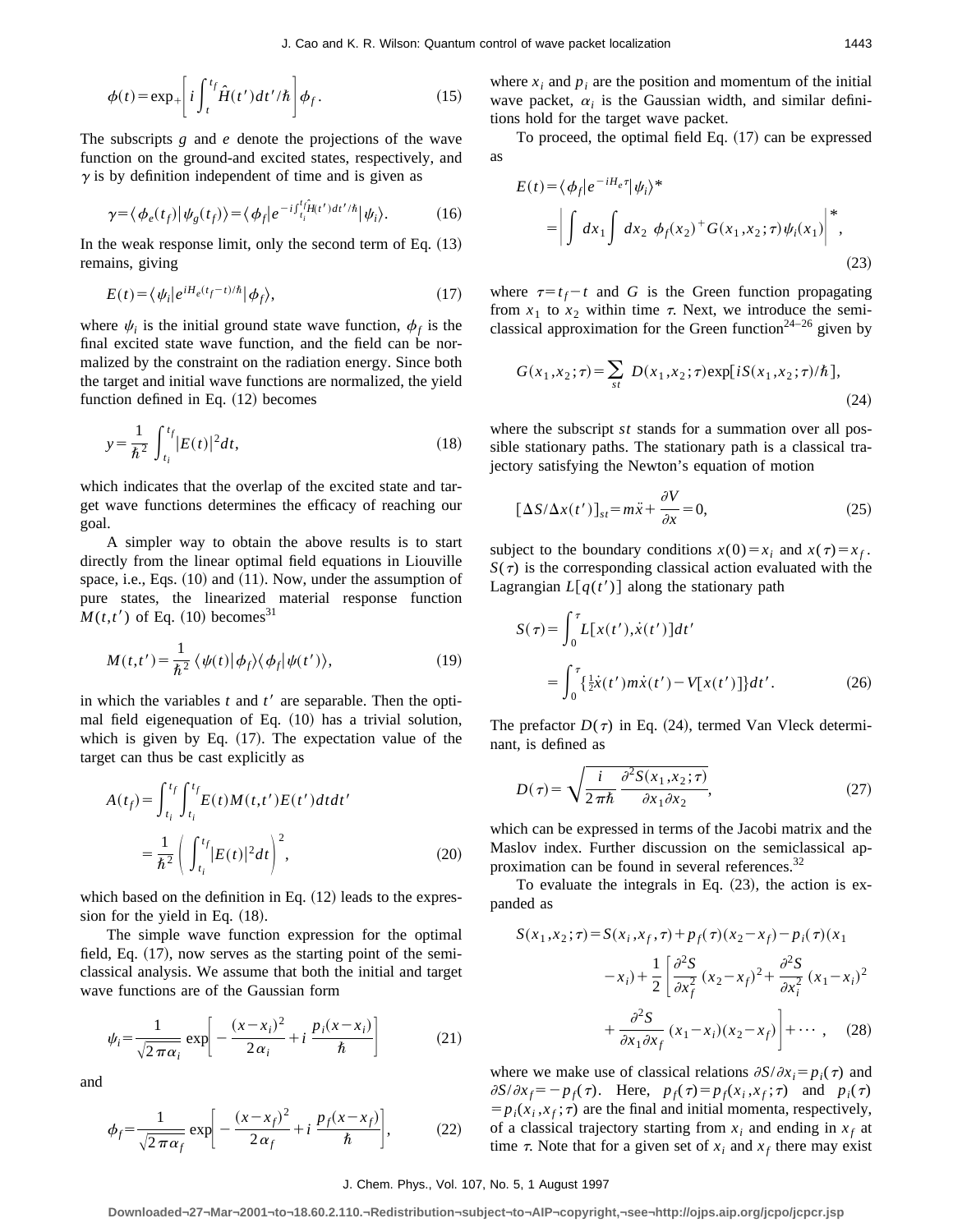more than one stationary path which satisfies the fixed boundary conditions. Then, the integrals in Eq.  $(23)$  can be completed to yield

$$
E(t) = \sum_{st} N(\tau) e^{-iS(\tau)/\hbar}
$$
  
 
$$
\times \exp\{-\frac{1}{2}[\Delta p(\tau)] \cdot \Pi \cdot [\Delta p(\tau)]\},
$$
 (29)

where the prefactor  $N(\tau)$  is a function weakly dependent on time except near caustics and the summation is carried over multiple classical trajectories satisfying Newton's equation and the boundary conditions. Here, the two-dimensional vector and matrix are defined as:  $[\Delta p(\tau)] = [p_f(\tau) - p_f, p_i(\tau)]$  $-p_i$  and

$$
\Pi = \frac{1}{\hbar^2} \left( l + i \alpha S_2 \right)^{-1} \alpha,\tag{30}
$$

where

$$
S_2 = \begin{bmatrix} \frac{\partial^2 S}{\partial x_f^2} & \frac{\partial^2 S}{\partial x_f \partial x_i} \\ \frac{\partial^2 S}{\partial x_f \partial x_i} & \frac{\partial^2 S}{\partial x_i^2} \end{bmatrix},
$$
(31)

$$
\alpha = \begin{bmatrix} \alpha_f & 0 \\ 0 & \alpha_i \end{bmatrix},\tag{32}
$$

and *I* is a two-dimensional identity matrix.

As there are generic difficulties associated with the nonuniform semiclassical approximation  $(24)$ , the field Eq.  $(29)$ also suffers from root search problems and the divergence at caustics. Unlike an initial-value problem where the trajectory follows a unique path in phase space, the boundary-value problem requires a search for solutions to Eq.  $(25)$  which satisfy both the initial and final conditions, giving rise to the possibility of multiple solutions. Consequently, the numerical implementation of Eq.  $(24)$  poses a formidable task in many-body systems. It also happens at certain times that two or more paths may coalesce at a focal point, resulting in the divergence of the prefactor  $(27)$ . In this case one can resort to more accurate uniform asymptotic approximations which assume more complicated forms. $25$  Both difficulties can be avoided by making use of the initial-value formulation.<sup>33,34</sup> Since a qualitative analysis will serve the purpose of this paper, we do not intend to solve Eq.  $(2.15)$  numerically and shall not further discuss the complications involved in the semiclassical approximation.

If one chooses an arbitrary target, an optimal field can always be solved, but the yield as defined in Eq.  $(17)$  may not necessarily be high because of the mismatch of momenta in the exponential terms of Eq.  $(29)$ . Therefore, to achieve a reasonable yield, a target should be set near the corresponding classical trajectory in phase space for a given initial position and momentum and the target time,  $t_f - t_i$ , should be larger than the time needed for the initial phase point to reach the target phase point.

Before proceeding to further discussions on the semiclassical approximation and its implications on wave packet localization, we digress to introduce the Gaussian pulse, defined as

$$
E_G(t) = E_0 \exp\left[-\frac{(t-t_0)^2}{2t_p^2} - i\omega_0(t-t_0) - ic\frac{(t-t_0)^2}{2}\right],
$$
\n(33)

where  $E_0$ ,  $\omega_0$ ,  $t_0$ ,  $t_p$ , and *c* are the amplitude, the carrier frequency, the temporal center, the temporal width, and the linear chirp rate, respectively. The temporal parameters are easily understood by writing the temporal evolution of the field strength as

$$
P(t) = |E(t)|^2 = E_0^2 \exp\left[-\frac{(t-t_0)^2}{t_p^2}\right].
$$
 (34)

The frequency parameters are easily interpreted by taking the Fourier transformation of the field, giving the power spectrum as

$$
P(\omega) = P_0 \exp \left[ -\frac{(\omega - \omega_0)^2 t_p^2}{(1 + t_p^4 c^2)} \right] = P_0 \left[ -\frac{(\omega - \omega_0)^2}{\Gamma^2} \right],
$$
\n(35)

where the bandwidth is defined as

$$
\Gamma^2 = c^2 t_p^2 + \frac{1}{t_p^2},\tag{36}
$$

which is related to the full width half maximum of the power spectrum by  $\Delta \omega_{\text{FWHM}} = 2\Gamma \sqrt{\ln 2}$ . The Fourier transformation of the Gaussian pulse of Eq.  $(33)$  can be expressed as

$$
E(\omega) = E_0 \sqrt{\frac{\pi t_p^2}{1 + ict_p^2}} \exp \left[ i \omega t_0 - \frac{(\omega - \omega_0)^2}{2\Gamma^2} - i c' \frac{(\omega - \omega_0)^2}{2} \right],
$$
\n(37)

where  $c<sup>3</sup>$  is the linear chirp rate in the frequency domain, which is related to the linear chirp rate in the time domain by

$$
c' = \frac{ct_p^2}{\Gamma^2}.\tag{38}
$$

The chirp describes the correlation between frequency and time, which cannot be deduced from the intensity versus time or the power spectrum. Instead, the electric field can be represented in the Wigner transformation form<sup>14</sup>

$$
F(t,\omega) = \int_{-\infty}^{\infty} d\tau \ e^{-i\omega\tau} E^*(t+\tau/2) E(t-\tau/2), \tag{39}
$$

which reduces to the power spectrum  $|E(\omega)|^2$  when integrated over the time variable and reduces to the intensity versus time or temporal field strength  $|E(t)|^2$  when integrated over the frequency variable. Substituting the Gaussian field Eq.  $(33)$  into Eq.  $(39)$ , we have

$$
F_G(t,\omega) = E_0^2 \exp\left\{-\frac{(t-t_0)^2}{t_p^2} - t_p^2[\omega - (\omega_0 + ct - ct_0)]^2\right\},\tag{40}
$$

which clearly shows that the center of the frequency  $\omega_0$  $+c(t-t_0)$  shifts at the rate of the linear chirp *c*. Roughly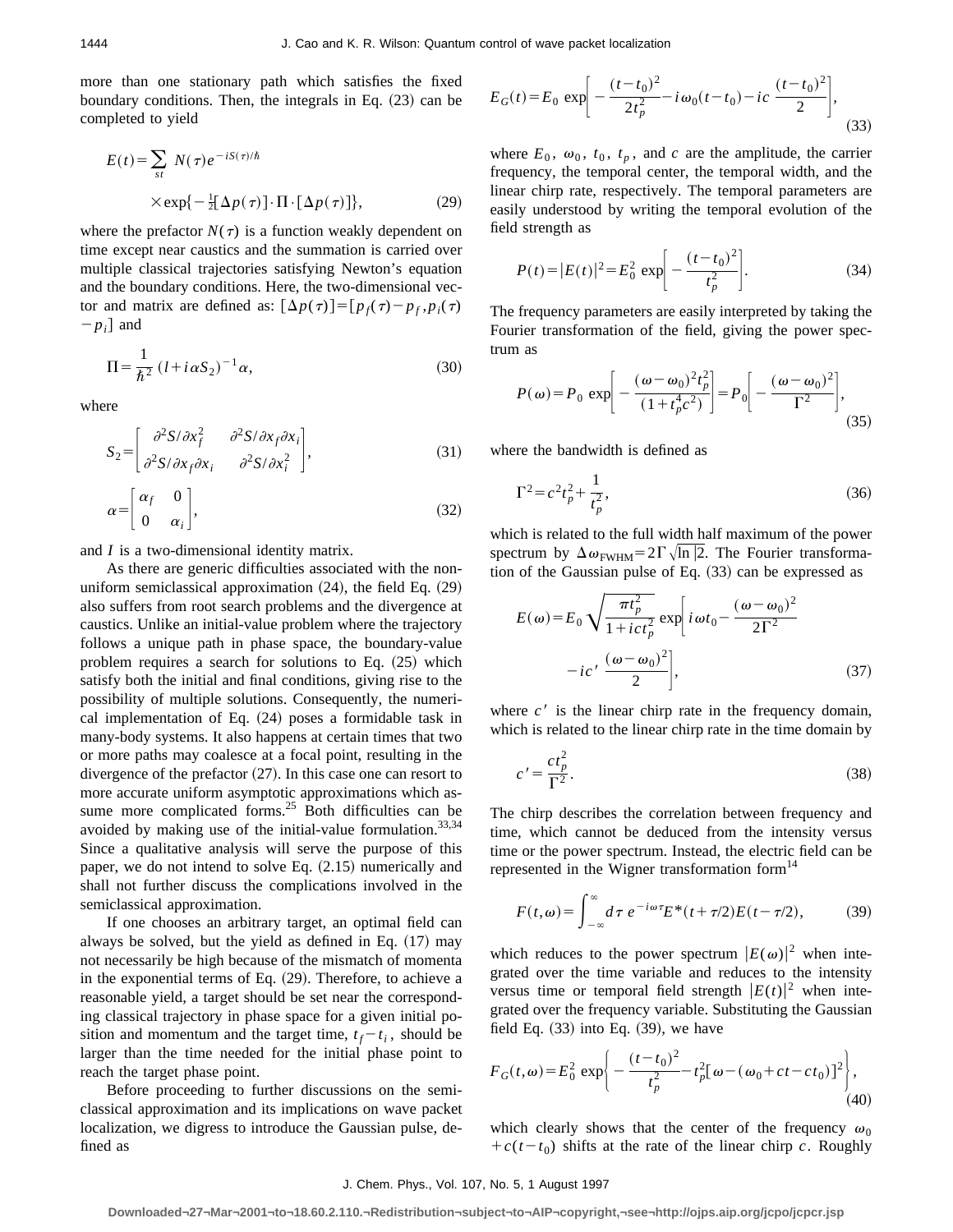speaking, on the  $F(t, \omega)$  contour diagram, there is a center frequency at each time, these centers form a principal axis of the contour plot, then the slope defined as the tangent formed by the time axis and this principal axis, is determined by the linear chirp rate.

Now assume that the target lies right on the classical trajectory, with  $\tau_{st}$  being the time for the classical trajectory to reach the target, then  $p_f(\tau_{st}) = p_f$  and  $p_i(\tau_{st}) = p_i$ . It follows that  $\tau_{st}$  must correspond to a peak of the pulse and the field equation Eq.  $(29)$  can now be expanded around this optimal stationary time, resulting in

$$
S(\tau) = S(\tau_{st}) + \frac{\partial S}{\partial \tau_{st}} (\tau - \tau_{st}) + \frac{1}{2} \frac{\partial^2 S}{\partial \tau_{st}^2} (\tau - \tau_{st})^2 + \cdots,
$$
\n(41)

$$
p_f(\tau) - p_f = \frac{\partial p_f}{\partial \tau_{st}} (\tau - \tau_{st}), \tag{42}
$$

and a similar expression for  $p_i(\tau) - p_i$ . Comparing with the standard definition of a Gaussian pulse in Eq.  $(33)$ , we can readily identify the various terms in Eq.  $(29)$  as the temporal center  $t_0 = t_f - \tau_{st}$ , the carrier frequency  $\hbar \omega_0$  $\vec{s} = -\partial S(\tau)/\partial \tau_{st} = E$ , the pulse duration (or the temporal width  $t_p$ )

$$
\frac{1}{\tau_p^2} = [\partial p(\tau_{st})] \cdot \text{Re } \Pi \cdot [\partial p(\tau_{st})], \tag{43}
$$

and the linear chirp rate

$$
c = \frac{\partial^2 S}{\partial \tau_{st}^2} + [\partial p(\tau_{st})] \cdot \text{Im} \ \Pi \cdot [\partial p(\tau_{st})], \tag{44}
$$

where the two component vector is defined as  $\left[\partial p(\tau_{st})\right]$  $= [\partial p_f / \partial \tau_{st}, \partial p_i / \partial \tau_{st}]$ . The dynamical functions and their partial derivatives in this section are defined with respect to fixed boundary conditions, meaning varying  $\tau$  with fixed  $x_i$ and  $x_f$ .

The approximation of quantum dynamics by classical quantities gives an intuitive picture for understanding the relation between the electric field and the quantum dynamics. To be specific, the following conclusions are discussed:

 $(a)$  As argued earlier, the energy of the wave packet is determined by the carrier frequency,  $\hbar \omega_i = E$ , and only targets located on the classical trajectory of energy *E* in phase space can be realized with the highest yield.

(b) Since each classical trajectory gives rise to a Gaussian pulse with a corresponding set of parameters given above, the optimal field can be approximated as the superposition of Gaussian pulses. In other words, the subpulses in the optimal field obtained by quantum dynamics calculations can be interpreted as multiple classical solutions.

 $~c)$  The Gaussian width given by Eq.  $(43)$  is proportional to  $[\partial p_f(\tau_{st})]^2$ , which in turn is related to the acceleration rate of the stationary trajectory. Therefore, to overcome the spreading, a narrow optimal pulse is preferred when the Franck–Condon region is steep.

 $(d)$  The linear chirp rate given by Eq.  $(44)$  can be simplified as  $c = \frac{\partial^2 S}{\partial \tau_{st}} = -\frac{\partial E}{\partial \tau_{st}}$  if the second term is ignored and if the width  $\alpha$  in Eq. (30) is small. Evidently, a pulse of positive chirp is required for focusing a cannon since more energy is needed to complete the same classical trajectory in shorter time; whereas, a pulse of negative chirp is required for focusing a reflectron since a lower-energy trajectory can reach the target in shorter time by going through a lower turning point.<sup>35</sup>

 $(e)$  The argument for reflectrons in  $(d)$  is not fully justified because on certain potential surfaces it may take longer to reach a lower turning point. Furthermore, if the target is put exactly at the turning point, the semiclassical approximation is not valid, as the prefactor in Eq.  $(27)$  will diverge. To this end, a different approach is presented in the next section, which serves as the theoretical basis for further studies.

All the expressions in this section can be easily generalized to a multidimensional space by adopting vector and matrix notations. Since the semiclassical approximation is employed in order to understand quantum control using classical dynamics, the conclusions presented above for a one-dimensional system will hold similarly for higher dimensionalities.

## **IV. A COORDINATE DEPENDENT TWO LEVEL APPROXIMATION**

A two-level-system (TLS) coupled to radiation has been used as the principal model for studying various forms of light-matter interaction.<sup>36</sup> Despite of its simplicity, the model reduces complicated molecular systems to an analytical solvable example while capturing the main features of many physical processes. This model can be further improved by introducing a coordinate dependence into the parameters of the TLS Hamiltonian, thus reflecting the spatial inhomogeneity of realistic systems. The resulting approximation is equivalent to the frozen nuclear assumption, implying that the optical pulse is short enough that the nuclear motion can be ignored during the irradiation. Under this condition, the initial excited wave function after the pulse can be obtained in a closed form and thus the effects of the optical pulse can be directly investigated. The analytical nature of this approximation has been used earlier in studying the impulsive excitation of coherent vibrational dynamics induced by intense short pulses.<sup>27–30,37</sup> The explicit condition for the validity of this approximation is established by Cao and Wilson $37$  and the generalization to nonstationary wave packets is presented in Sec. IV of the same reference.

Assuming a weak field, the excited part of the wave function at a later time *t* can be expressed as

$$
\psi_e(t) = \frac{i}{\hbar} \int_{-\infty}^t e^{-iH_e(t-\tau)/\hbar} E(\tau) e^{-iH_g\tau/\hbar} \psi_g^i \, d\tau,\qquad(45)
$$

where  $\psi_g^i$  is the stationary ground-state wave function and a constant transition dipole moment is assumed, i.e.,  $\mu=1$ . For time *t* much larger than the terminal time of the pulse, the excited-state wave function can be written as

$$
\psi_e(t) = e^{-iH_e t/\hbar} \psi_e^i, \qquad (46)
$$

where the initial excited-state wave function is defined by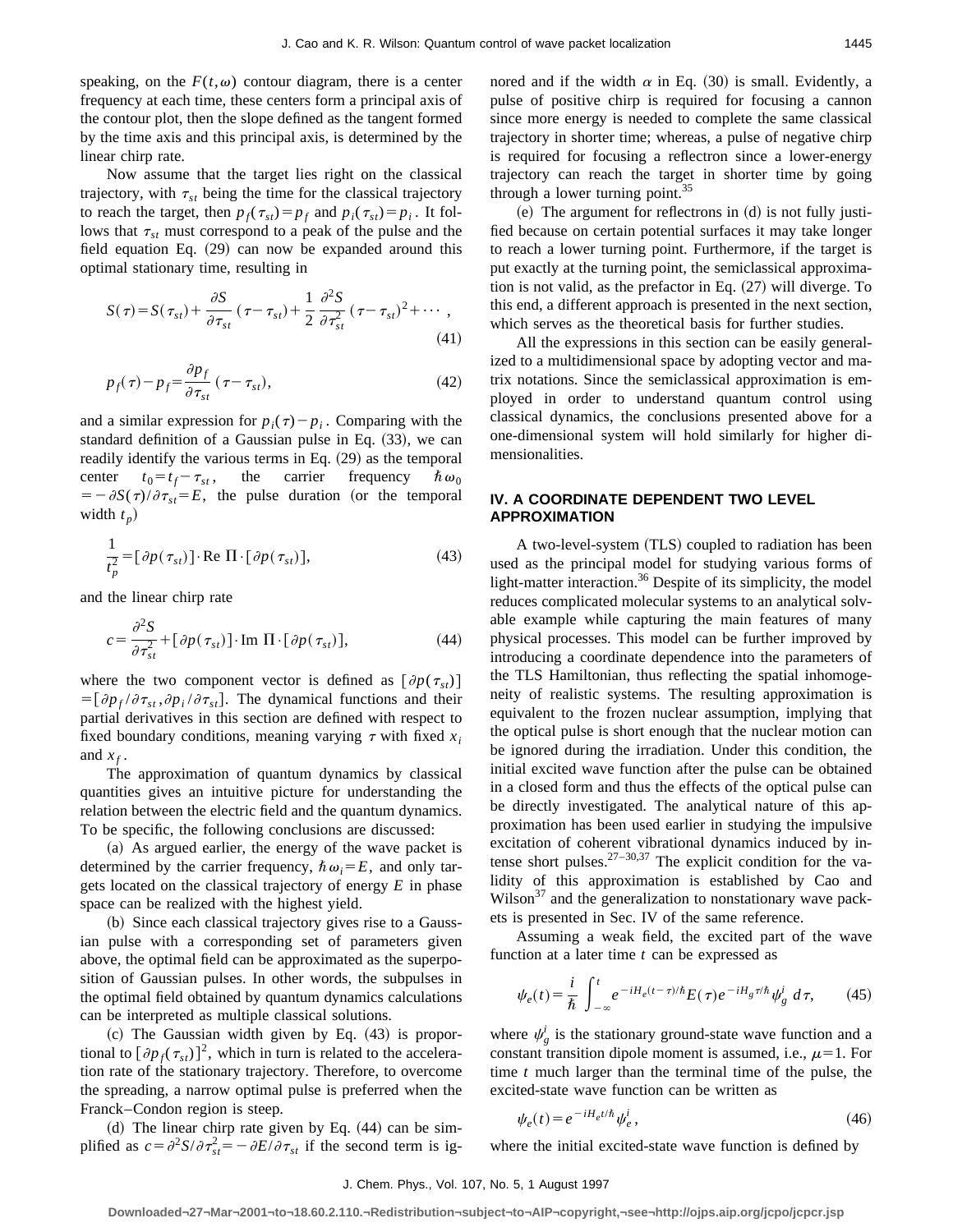The initial excited-state wave function  $\psi_e^i$  represents the immediate result of the pulse, excluding any further vibrational propagation on the excited-state potential.

Next, invoking the short pulse assumption so that the kinetic-energy operator can be ignored, $37$  the initial excitedstate wave function can be rewritten as

$$
\psi_e^i(x) = \frac{1}{\hbar} \int_{-\infty}^{\infty} e^{i\omega(x)\tau} E(\tau) d\tau \psi_g^i(x), \tag{48}
$$

where the coordinate-dependent frequency  $\omega(x)$  is defined as

$$
\hbar \omega(x) = V_e(x) - V_g(x). \tag{49}
$$

For comparison, time-dependent perturbation theory expresses the first-order excitation wave function as  $\psi_{\rho n}$  $\vec{v} = 1/\hbar \int_{-\infty}^{\infty} \exp[i(\omega_n - \omega_m)\tau] E(\tau) d\tau \psi_{g,m}$ , where  $\psi_n$  and  $\psi_m$  are the eigenstates. Therefore, the change of variable from the eigenstate number *n* to the spatial coordinate *x* reflects the significant difference in the nature of the continuous wave excitation and impulsive excitation.

With this expression of the initial excited-state wave function in hand, one can readily study the coordinate and momentum distributions on the excited state due to the optical excitation, defined, respectively, as  $\rho(x) = |\psi_e^i(x)|^2$  and

$$
p(x) = \text{Re}\,\frac{{\psi_e^{i}}^*(x)\hat{p}\,\psi_e^i(x)}{|\psi_e^i(x)|^2},\tag{50}
$$

where  $\hat{p}$  is the momentum operator.

As an example, assume a Gaussian form in Eq.  $(33)$  for the optical field. and substitute this Gaussian field into Eq.  $(48)$ , we have

$$
\psi_e^i(x) = \exp\left[-\frac{(\omega(x) - \omega_0)^2 t_p^2}{2(1 + ict_p^2)}\right] \psi_g^i(x),\tag{51}
$$

which can be rewritten as  $\psi(x) = a \exp(i\phi)$  with *a* and  $\phi$ being the amplitude and phase, respectively. Consequently, the population distribution, given as

$$
\rho(x) = a^2 = \exp\left[-\frac{(\omega(x) - \omega_0)^2}{\Gamma^2}\right] \psi_g^i(x),\tag{52}
$$

is independent of the sign of the chirp, a conclusion easily verified by an analysis in eigenstate space. Furthermore, the momentum distribution is related to the linear chirp rate by

$$
p(x) = \frac{\hbar}{m} \nabla \Phi(x) = \frac{\hbar}{m} s(c, t_p) \nabla \omega(x),
$$
 (53)

where  $\nabla$  is the spatial derivative. Here, the pulse shape variable, defined as

$$
s(c, t_p) = \frac{ct_p^4}{(1 + c^2 t_p^4)} = \frac{ct_p^2}{\Gamma^2},
$$
\n(54)



FIG. 1. A plot of the population distribution Eq. (52) and the momentum distribution Eq.  $(53)$  of the initial excited-state wave function defined by Eq.  $(51)$  for the displaced harmonic potential described in the text. The solid line is the exact quantum calculation by the splitting operator method and the dashed line is the semiclassical approximation. Note that the two level system momentum distribution in (b) diverges from the exact quantum result in the less important tails of the population distribution shown in  $(a)$ .

characterizes the tailoring of the optical pulse, and is proportional to the momentum dispersion of the excited-state wave function induced by the pulse.

Usually, the Franck–Condon region is repulsive, so the spatial derivative factor in Eq.  $(53)$  is negative. Assuming a negative chirp, we then have  $p(x) > 0$  if  $\omega(x) > \omega_0$  and  $p(x)$  < 0 if  $\omega(x)$   $\lt \omega_0$ . This result will be reversed for a positive chirp. Thus, the major effect of the chirp is to introduce a linear distribution of initial momentum which proves to be significant in quantum control. In addition, according to Eq.  $(53)$ , given the linear chirp rate, the dispersion in the initial momentum distribution increases as the pulse duration. This can be better understood from the uncertainty principle as a narrow bandwidth excites a narrow wave packet in coordinate space which in turn corresponds to a broad wave packet in momentum space.

Equation  $(53)$  constitutes the central result of this section and is now put to a numerical test. Take an example of a displaced linear harmonic oscillator system defined as  $H<sub>g</sub>$  $= p^2/2 + (x+d)^2/2$  and  $H_e = p^2/2 + x^2/2$ , where the displacement is  $d=5$  and unit values are assumed for mass, frequency, and the Planck constant  $\hbar$ . The parameters in the Gaussian pulse in Eq. (33) are given as  $t_p = 1.0$ ,  $\omega = 12.5$ , and  $c=0.1$ . In Fig. 1, the initial wave function approximated by

 $e^{iH_e\tau/\hbar}E(\tau)e^{-iH_g\tau/\hbar}\psi_g^i d\tau.$  (47)

 $\psi_e^i = \frac{i}{\hbar} \int_{-\infty}^{\infty}$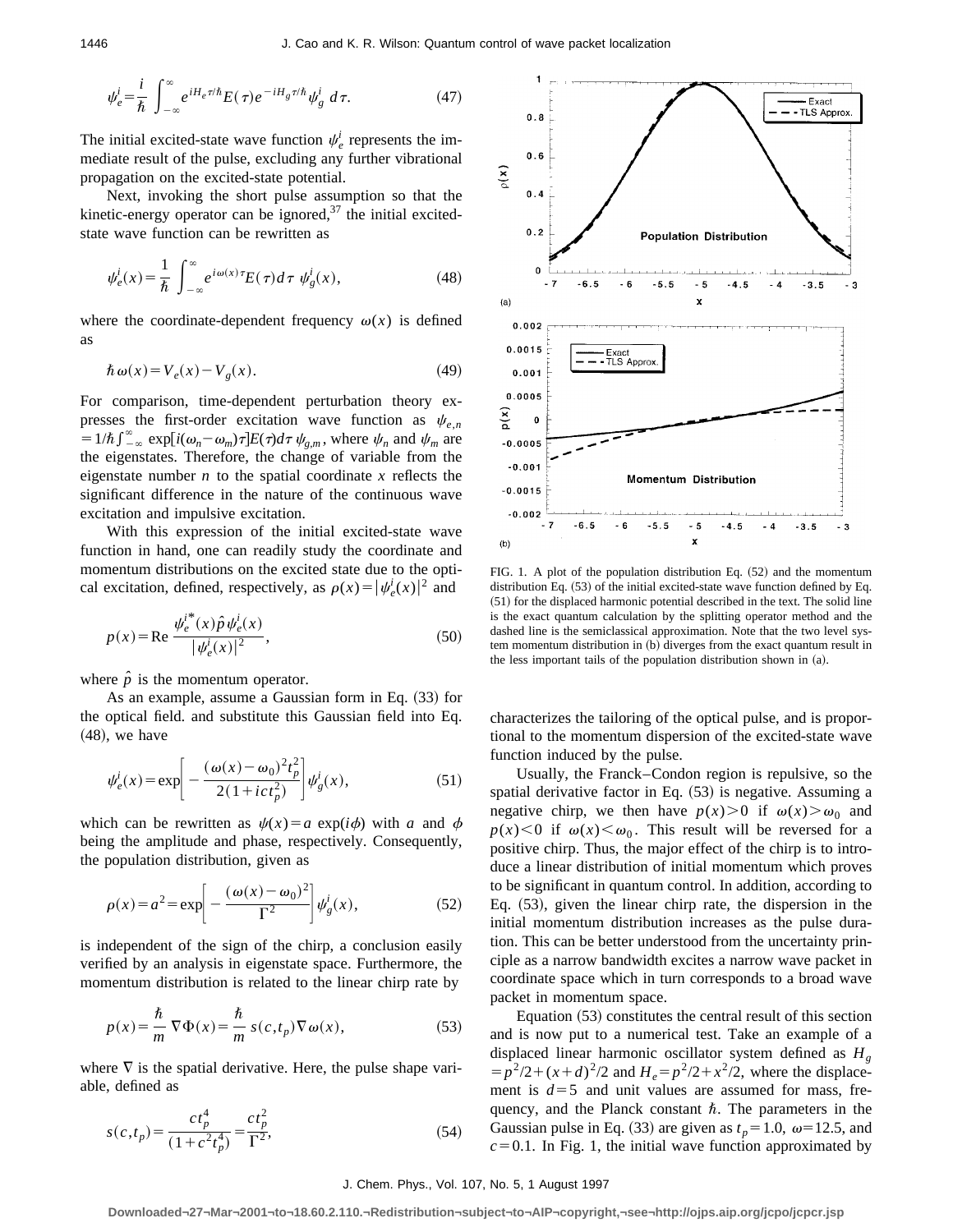the coordinate-dependent two-level system is compared with the exact quantum calculation using the split operator method. Clearly, both the population distribution  $\rho(x)$  and momentum distribution  $\rho(x)$  are recovered with reasonable accuracy by the TLS approximation. More importantly, other numerical results (not shown here) confirm that the chirp of a single pulse does not effect the population distribution of the excited wave function but does induce an initial momentum distribution. Though the above argument assumes a relatively short pulse, the conclusion thus drawn is qualitatively applicable in general.

#### **V. CHIRP AND VIBRATIONAL LOCALIZATION**

There has been much recent interest in the design of laser fields for the generation of spatially squeezed or localized molecular wave packets.  $31,35,38-41$  In this section, we will use the concepts developed in the previous sections to investigate the interesting correlation between the chirp and vibrational localization. Recently it has been observed that the  $I_2$  vibrational wave packet induced by an optical pulse with a negative chirp exhibits more prominent peaks and a longer delocalization time than the wave packet induced by an optical pulse with a positive chirp.

A simple explanation can be argued from the momentum distribution of the initial excited-state wave function discussed in the last section. It is known that the vibrational period of  $I_2$  molecules on the excited surface increases with vibrational energy. As shown in Eq.  $(53)$ , a negative chirp will introduce a positive initial momentum for a high-energy component and a negative initial momentum for a lowenergy component so that different energy components remain better in step and thus better localized at a later time. In contrast, a positive chirp will increase the phase dispersion resulting in a broader wave packet. This conclusion will be reversed if it is the case where the vibrational period on the excited-state surface decreases with vibrational energy. In short, the sign of the chirp of the pulse which localizes or focuses a wave packet is determined by the nature of the excited-potential surface.

In order to investigate an example quantitatively, let us consider a simple control problem: The target is set to be the same as the initial ground-state wave packet. In other words, the optimal pulse is designed such that different components of the wave packet can return to its original form near the inner turning point at the same time. As already pointed out, for a general anharmonic potential, different energy components will have different vibrational periods *T*(*E*) which result in a phase dispersion,  $dT(E) = (dT/dE)dE$ , when the wave packet returns to the turning point. On the other hand, the chirp of the optical pulse introduces a coordinatedependent initial momentum distribution which amounts to a time delay for returning to the turning point

$$
dt = \frac{p(E)}{\sqrt{2mE}}T,\t\t(55)
$$

where  $p(E)$  is given by Eq. (53) as

$$
p(E) = \frac{ct_p^4}{m(1 + c^2 t_p^4)} \nabla \omega dE.
$$
 (56)

Here, the coordinate dependence given in the last section is equivalent to the energy dependence, i.e.,  $\hbar \omega(x) = E$ , because the coordinate *x* is now a classical turning point. Therefore, the optimal field should induce a time delay to match the time delay due to the energy dispersion, giving  $dT(E) = dt$ , or explicitly

$$
s(c,t_p) = -\frac{m\sqrt{2mE}|\nabla\omega|}{T}\frac{dT}{dE} = -\epsilon\frac{dT}{dE},
$$
\n(57)

where all the quantities are evaluated at the center of the Franck–Condon region corresponding to the carrier frequency, the potential gradient in position  $\nabla \omega$  is always negative, and the definition of the coefficient  $\epsilon$  is self evident. Since the factors contained in the coefficient  $\epsilon$  are less sensitive to anharmonicity, we simply state that under the condition of  $ct_p^4 \ge 1$  the linear chirp rate is proportional to the negative of energy dispersion.

To demonstrate the validity of the relation  $(57)$ , we employ a quartic potential for the excited state

$$
V_e = \frac{1}{2}x^2 + \theta(x)gx^4,\tag{58}
$$

and a displaced harmonic potential for the ground state:  $V_{\varphi}$  $=1/2(x+d)^2$  with  $d=5$ . Here, the Heaviside function is defined as  $\theta(x)=1$  for  $x\ge0$  and  $\theta(x)=0$  for  $x<0$ , and again unit values are assumed for mass, frequency, and the Planck constant  $\hbar$ . Both the initial and target wave functions are the same minimum uncertainty wave packet,  $\psi_i = \phi_f$  $= (1/\sqrt{\pi})e^{-(x+d)^2/2}$ , and the target time is set at  $t_f = 10$ . According to Eq.  $(57)$ , the sign of the chirp is the same as the sign of anharmonic coefficient  $g$  in Eq.  $(58)$ .

For all the examples given in this section, the quantum propagation was performed by the split operator method with a time step of 0.1 and a spatial grid of 128 points. In Fig. 2 the contour plots of the Wigner transformation of the optimal field at  $t_f$ =10 for the cases of  $g = -0.003$ ,  $g = 0$ , and *g*  $=0.01$  are compared and clearly confirm our prediction that the slope of the optimal field takes the same sign as that of the anharmonicity.

To assess Eq.  $(57)$  quantitatively, we will investigate a simple but intriguing scenario: The target is set up at the classical turning point corresponding to the carrier frequency in the Franck–Condon region as in the last example, but the propagation time  $\tau = t_f - t_i$  is not limited, i.e.,  $0 \le \tau \le \infty$ . This allows for an infinite number of subpulses if the excited-state vibrational wave packet contains bound eigenstates. In Fig. 3, the optimal field calculated from Eq.  $(17)$  is plotted versus  $t_i = -\tau$  ( $t_f = 0$ ) for the quartic potential defined by Eq. (58) with  $g = -0.003$ , which resembles a realistic molecular potential surface. The first few subpulses (counting from the right) can be easily identified until the sixth peak, after which subpulses become increasingly structured and smeared. This train of well-defined peaks corresponds to subsequent vibrational oscillations of the nuclear wave packet. In fact, extending this calculation to longer times, we have seen (not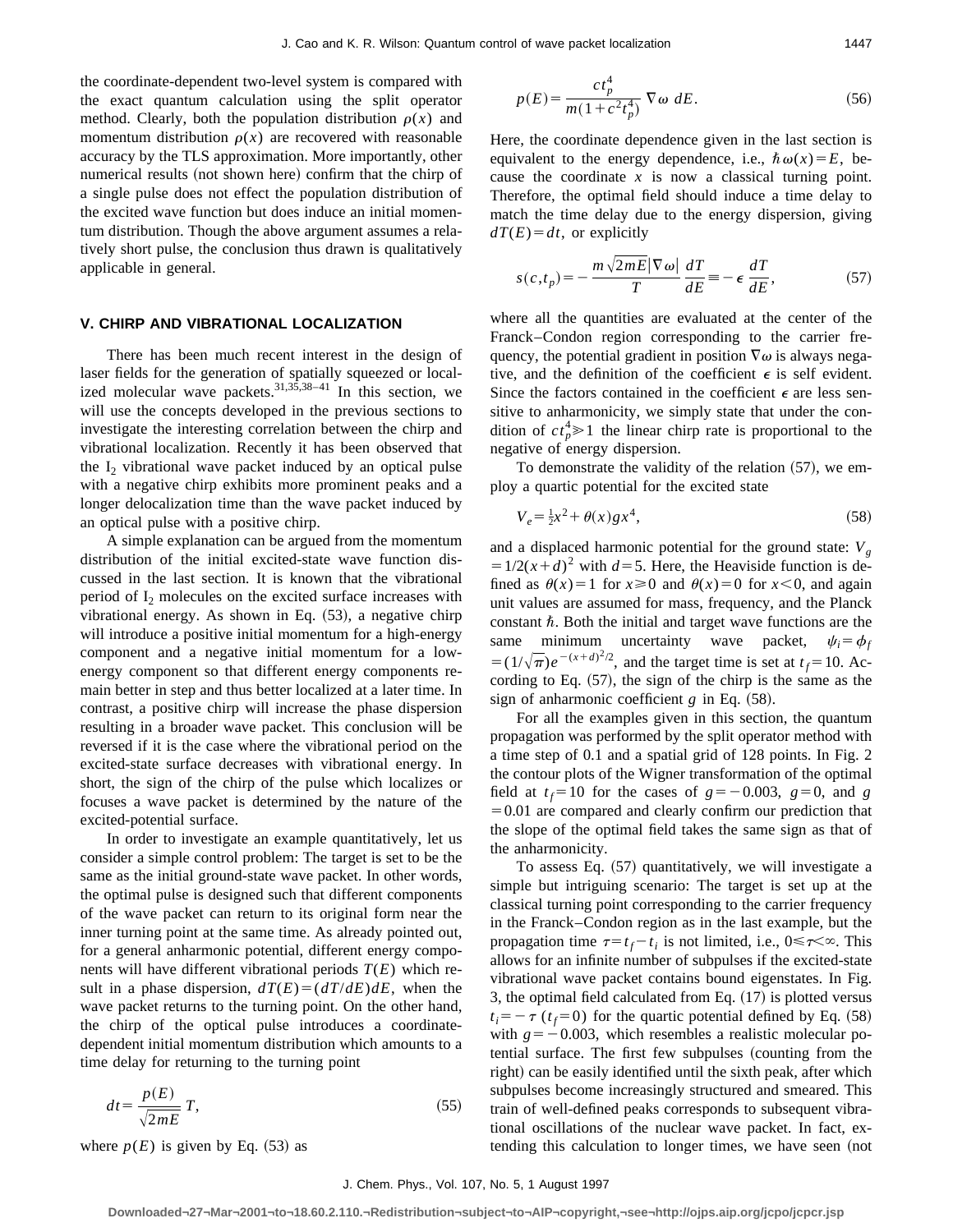

FIG. 2. Contour plots of the Wigner transformation of the optimal fields in (a) for the quartic potential of Eq.  $(58)$  with  $g = -0.003$ ,  $g = 0$ , and *g*  $=0.01$ , along with the plot of the quartic potential Eq.  $(58)$  in  $(b)$ .

shown here) recursions in the optimal field, indicating the recurrences of vibrational motion in the same spirit as the fractional revivals observed in molecular wave packets.<sup>41</sup>

Following the same argument which leads to Eq.  $(57)$ , it is straightforward to show that the optimal subpulse isolated from the global optimal field obeys the following relation:

$$
s_n(c, t_p) = -n\epsilon \frac{dT}{dE},\tag{59}
$$

where  $n$  is the number of vibrational cycles, namely, the peak number of the optimal subpulse counted from the target time. In order words, to control a wave packet at the turning point for a target time corresponding to *n* oscillation periods from the center of the pulse, the shape variable of the optimal pulse should be multiplied *n* times. Hence, the train of



FIG. 3. The amplitude of the optimal field calculated from Eq.  $(17)$  for the quartic potential of Eq.  $(58)$  with  $g = -0.003$ .

subpulses isolated from the global optimal field can be employed to test the accuracy of our theory which predicts  $s_n$ / $s_1$  = *n*. Indeed, this is exactly observed in Fig. 4 where the Wigner transformation of the optimal subpulses for *n*  $=1-5$  are compared. Furthermore, the set of  $s_n$  calculated from its definition in Eq.  $(57)$  is listed in Table I and agrees well with the prediction of a linear increase of the shape variable *s* with *n*.

It should be mentioned, however, that increasing shape variable does not necessarily imply increasing chirp rate as  $s(c, t_p)$  also depends on the Gaussian time width  $t_p$ . To this end, the semiclassical formulation in Sec. III can be used to discover the functional dependence of the chirp rate on *n*. From classical mechanics, one can show that the action *S* and time  $\tau$  are linear functions of  $n$ . For a narrow Gaussian with small values of  $\alpha_f$  or  $\alpha_i$ , the expression for the linear chirp rate, Eq.  $(44)$  can be expanded as

$$
c \approx \frac{\partial^2 S}{\partial \tau_{st}^2} + [\partial p(\tau_{st})] \cdot \alpha \cdot [\partial p(\tau_{st})],
$$
\n(60)

which scales inversely with *n*, namely,  $c \propto 1/n$ . To see the consistency between this semiclassical argument and the lin-



FIG. 4. Contour plots of the Wigner transformation of the optimal subpulses for  $n=1,2,3,4$ , counting the initial pulse  $(n=1)$  from the right in Fig. 3.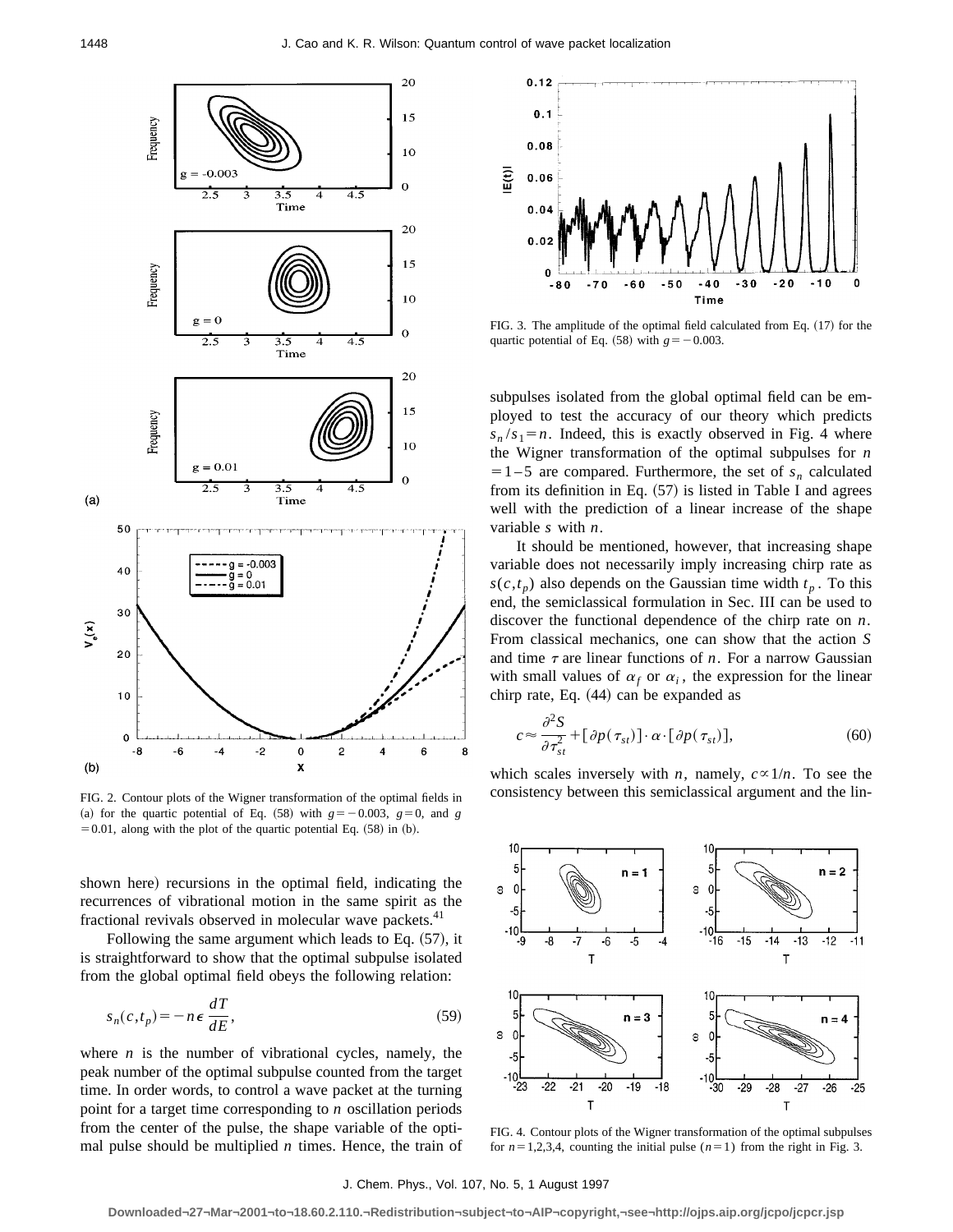TABLE I. Parameters for the best Gaussian fit to the optimal subpulses.

| n | $c^{\rm a}$ | $t_p^{\ b}$ | $\Gamma^c$ | $s^d$    | $r^e$ |
|---|-------------|-------------|------------|----------|-------|
|   | $-8.0$      | 0.38        | 16         | $-0.071$ | 1.0   |
| 2 | $-6.0$      | 0.62        | 16         | $-0.14$  | 2.0   |
| 3 | $-4.5$      | 0.80        | 15         | $-0.20$  | 2.9   |
| 4 | $-3.2$      | 0.92        | 10         | $-0.28$  | 3.9   |
| 5 | $-2.5$      | 1.12        | 8.6        | $-0.36$  | 5.1   |

<sup>a</sup>c: the linear chirp rate.

 ${}^{b}t_{p}$ : the pulse duration.<br><sup>c</sup>C: the bandwidth, define

 $\Gamma$ : the bandwidth, defined as  $\Gamma^2 = c^2 t_p^2 + 1/t_p^2$ .

<sup>d</sup>s: the pulse shape variable, defined as  $s = ct_p^4/(1+c^2t_p^4)$ .

 $e<sub>r</sub>$ : the ratio of the coherence variable of the *n*th subpulse to the coherence variable of the first subpulse,  $r_n = s_n / s_1$ , which is predicted to be equal to *n*.

ear relation  $(59)$ , two limiting situations are considered as follows. First, in the case of  $c t_p^4 \ll 1$ , in order to have  $c t_p^4$  $\propto$ *n* given  $c \propto 1/n$ , one must have  $t_p^2 \propto n$ , indicating that the pulse duration increases with time. Next, in the case of  $ct_p^4$  $\geq 1$ , we have  $s \approx (1/c) \propto n$ , which agrees with the scaling predicted by Eq.  $(59)$ . In conclusion, a longer pulse  $(i.e., a$ larger  $t_p$ ) with a smaller linear chirp rate (i.e., a smaller  $|c|$ ) is preferred for localizing a wave packet at a later time.

Table I lists the linear chirp rate *c* and the time duration  $t_p$  determined by a best Gaussian fit to the exact quantum calculations. The data support our conclusions where are based on simplifying assumptions and semiclassical mechanics. In addition, in Table I, we show the frequency bandwidths, defined as  $\Gamma^2 = 1/t_p^2 + c^2 t_p^2$ , for the first three subpulses are similar. In fact, when the individual subpulses from the optimal pulse are examined, the spectral distribution (i.e., frequency spectra) of all the subpulses are similar, as can be seen in Fig. 4 by projecting the Wigner representations on the frequency axis (i.e., examining the frequency marginals). This is suggested by the optimal condition that the wave functions induced by different optimal subpulses should all be similar to the target wave function at the target time in order to interfere constructively, implying a similar spectrum for all optimal subpulses.

For demonstration, a pulse of the opposite chirp but otherwise with the same parameters as the optimal subpulse can be constructed as

$$
E'(t-t_0) = \left[\frac{E(t_0-t)}{E(t_0)}\right]^* E(t_0),\tag{61}
$$

where  $t_0$  is the center of the subpulse, which is set zero. The transformation defined by Eq.  $(61)$  will keep the temporal shape of the pulse unchanged but flip the sign of the phase according to  $\phi(t) = -\phi(-t)$ . When applied to the Gaussian field Eq.  $(33)$ , this transformation will change the sign of the linear chirp rate *c*. Comparison of excitation effects induced by a pair of opposite chirps constitutes the most important demonstration of the quantum coherence between light pulses and matter wave packets.<sup>31,38,42-44</sup>

Finally, the wave function of the quartic potential of Eq.  $(58)$  with  $g = -0.003$  induced by the first optimal subpulse has been propagated. We then calculated  $|\psi_e(0)|^2$ , the prob-



FIG. 5. The probability of finding the excited-state wave function at  $x=0$  as a function of time. The solid curve corresponds to an optimal pulse with a negative chirp while the dashed curve corresponds to a similar pulse with the opposite chirp as transformed from the optimal pulse according to Eq.  $(61)$ . (a) is the result of the first optimal subpulse ( $n=1$ ) and (b) is the result of the third optimal subpulse  $(n=3)$ .

ability of finding the optically excited particle at  $x=0$  as a function of time, which is associated with the LIF signal from a probe window at  $x=0$ . The clear contrast of the results computed from the negative and positive chirps shown in Fig.  $5(a)$  demonstrates the central role of the chirp in quantum coherence of wave packet localization. A more dramatic contrast is observed in Fig.  $5(b)$  where the same calculation was repeated for the third subpulse isolated from Fig. 3. This observation is expected since the optimal subpulse of a larger *n* introduces a larger initial momentum dispersion and thus shifts the wave packet localization later in time.

Our example based on a specific kind of quantum control is by no means just a limiting case or an exercise. This correlation between the control pulse and the time for wave packet localization is applicable in general. Studies on realistic molecular systems in our group agree well with the analysis presented here.<sup>16,45</sup>

### **VI. CONCLUSION**

A simple physical picture of optical control of wave packet localization emerges as the result of the two approximations proposed in this paper. In summary, we rephrase the major conclusions of our analysis presented in the previous sections: